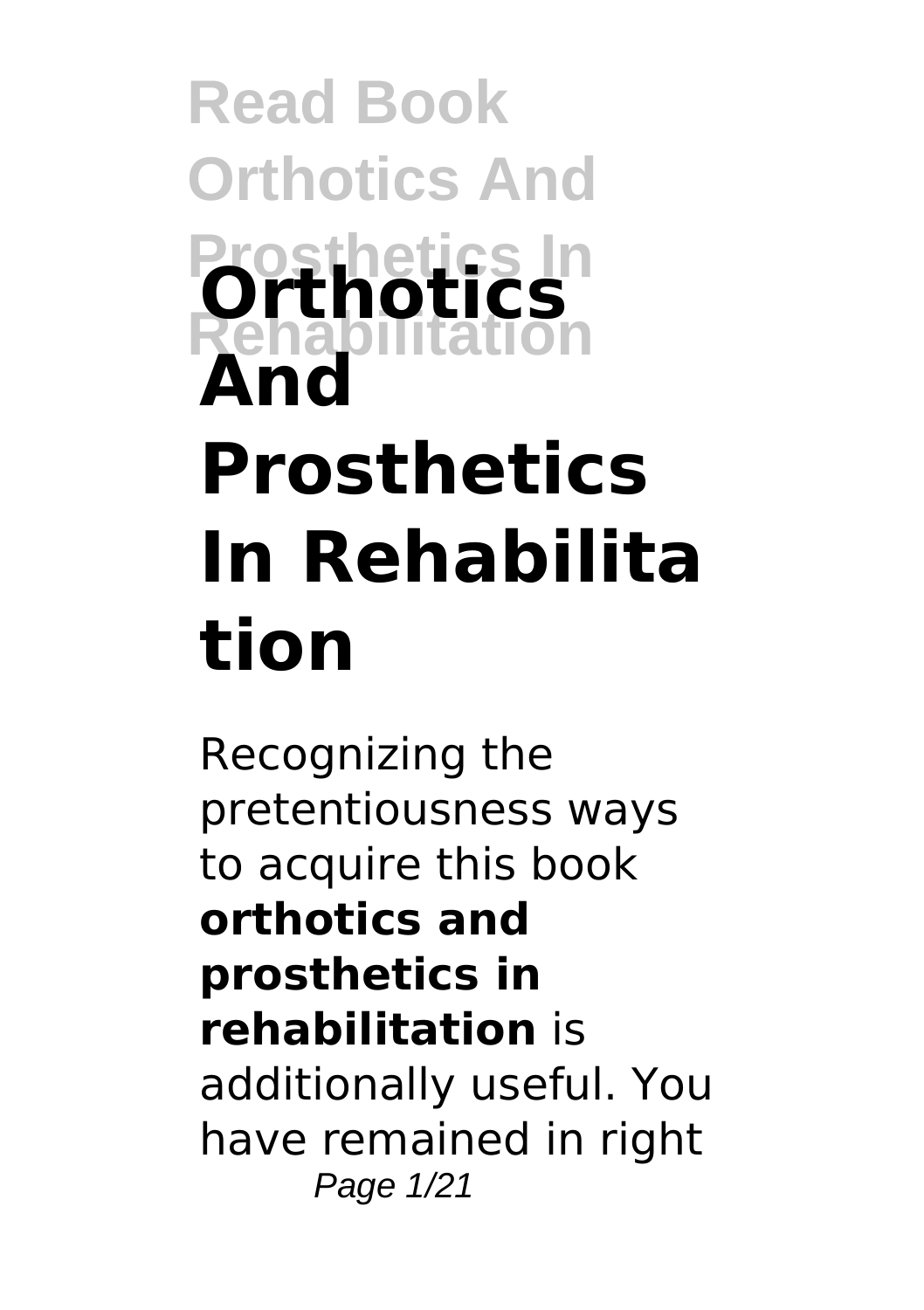**Read Book Orthotics And Pite to begin getting** this info. get then orthotics and prosthetics in rehabilitation partner that we meet the expense of here and check out the link.

You could buy guide orthotics and prosthetics in rehabilitation or get it as soon as feasible. You could quickly download this orthotics and prosthetics in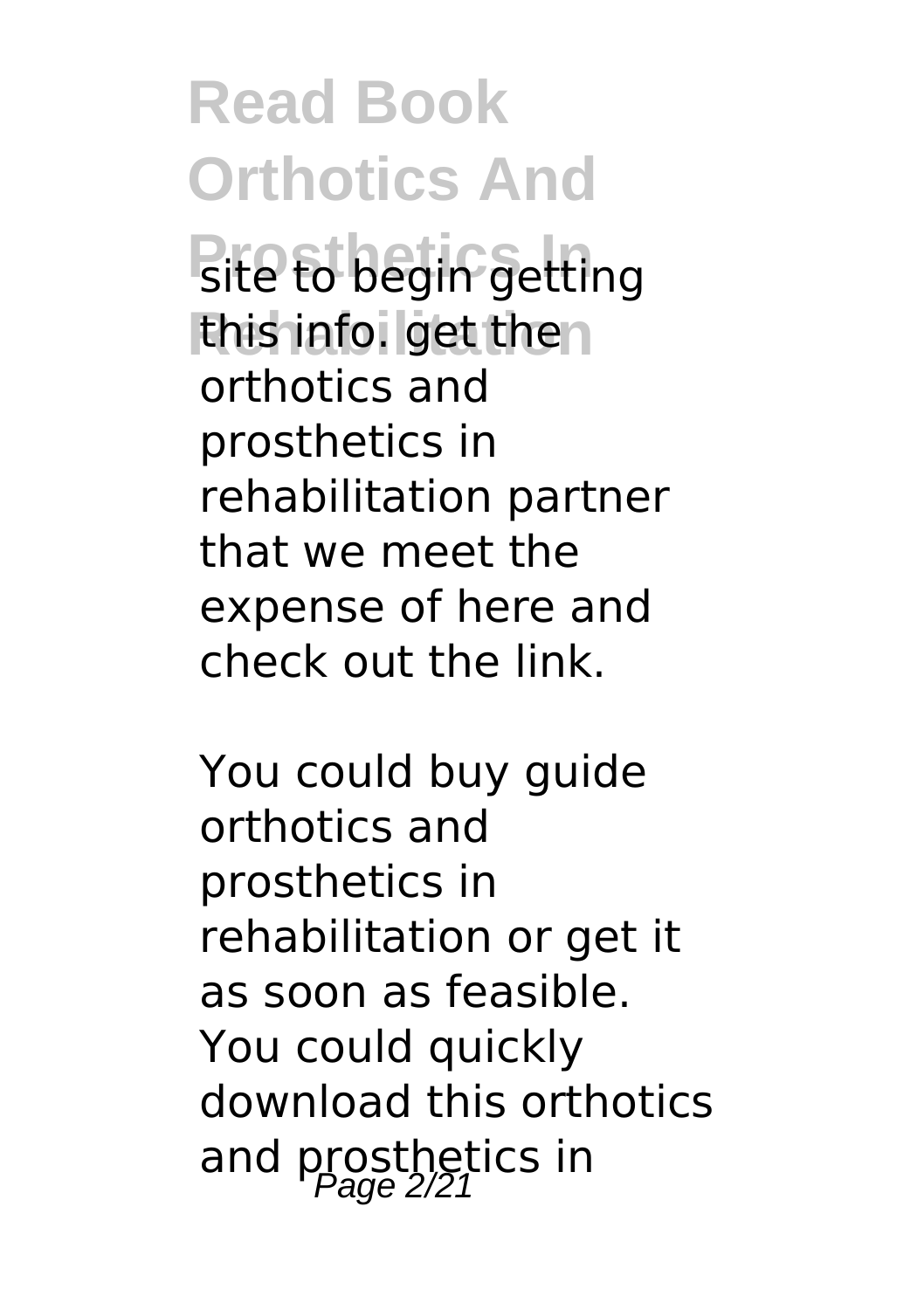**Read Book Orthotics And Prehabilitation after** getting deal. So, like you require the ebook swiftly, you can straight acquire it. It's hence very simple and thus fats, isn't it? You have to favor to in this flavor

eBooks Habit promises to feed your free eBooks addiction with multiple posts every day that summarizes the free kindle books available. The free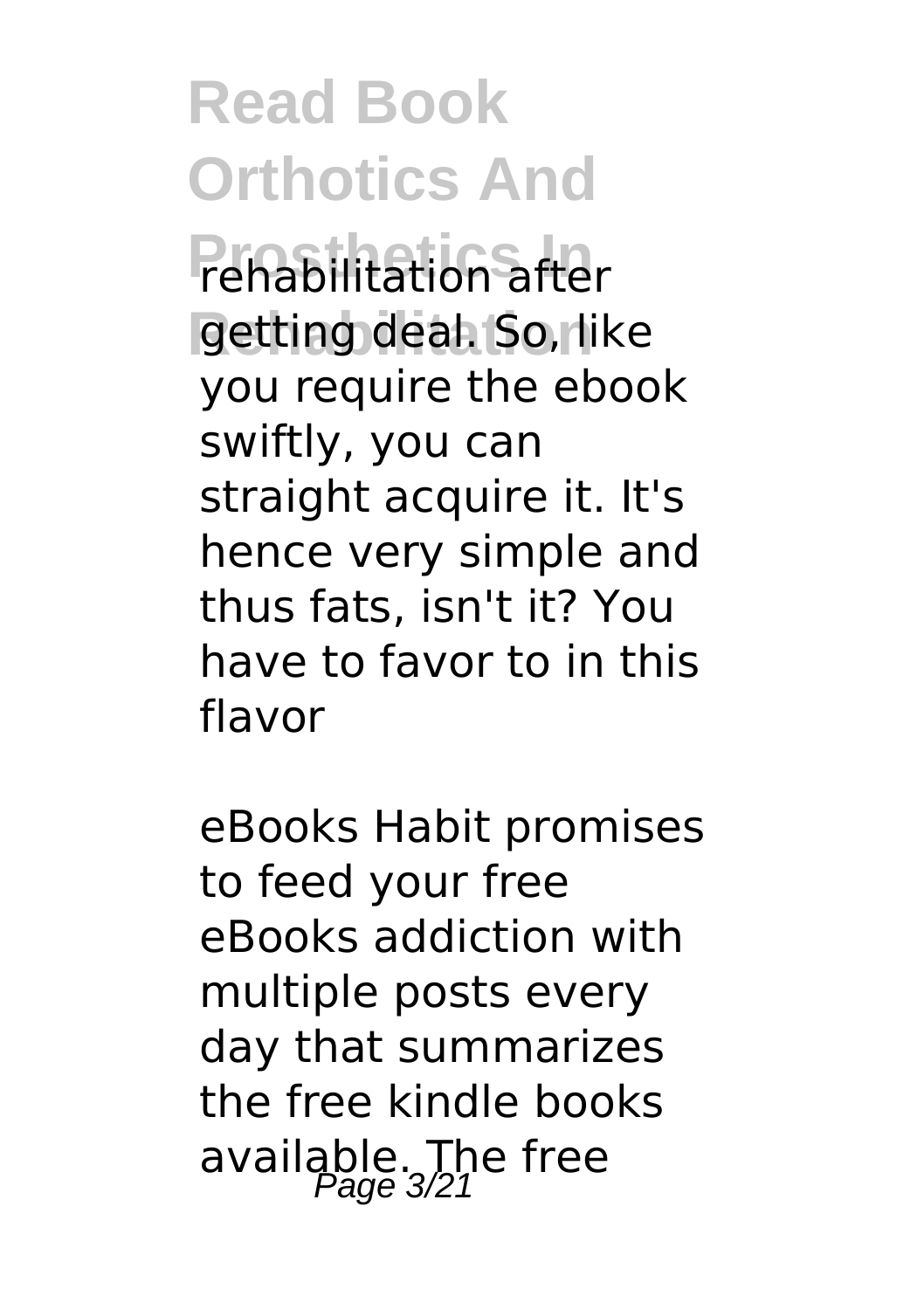**Read Book Orthotics And Kindle book listings include a full** tion description of the book as well as a photo of the cover.

#### **Orthotics And Prosthetics In Rehabilitation**

Northwestern University Prosthetics-Orthotics Center (NUPOC) is dedicated to helping people affirm their lives with hope, independence and enthusiasm by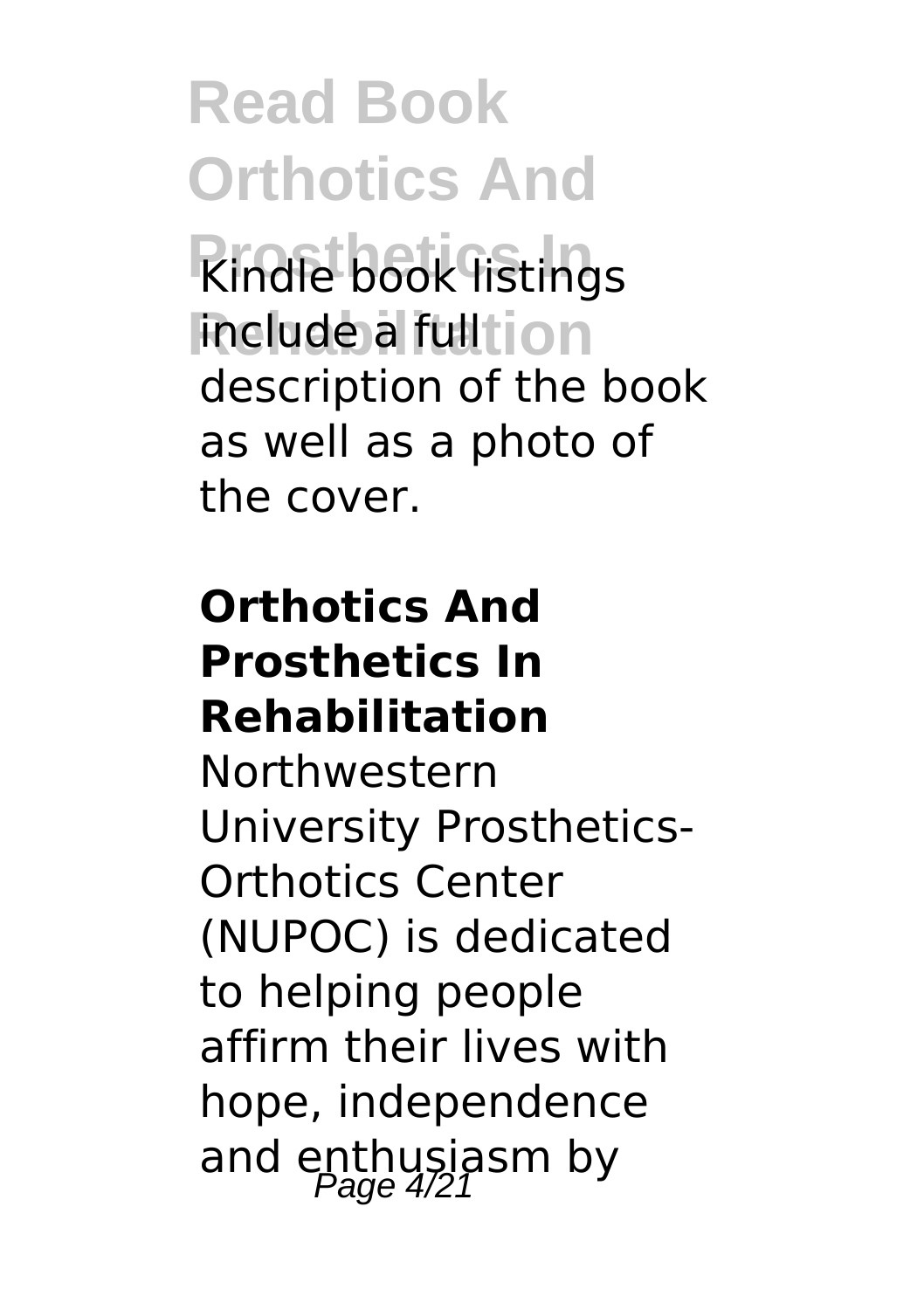**Read Book Orthotics And Padvancing technology** and knowledge about prostheses and orthoses. ... We are committed to the education and training of professional prosthetists, orthotists, rehabilitation engineers and other ...

**NUPOC: Northwestern University Prosthetics-Orthotics Center:** Feinberg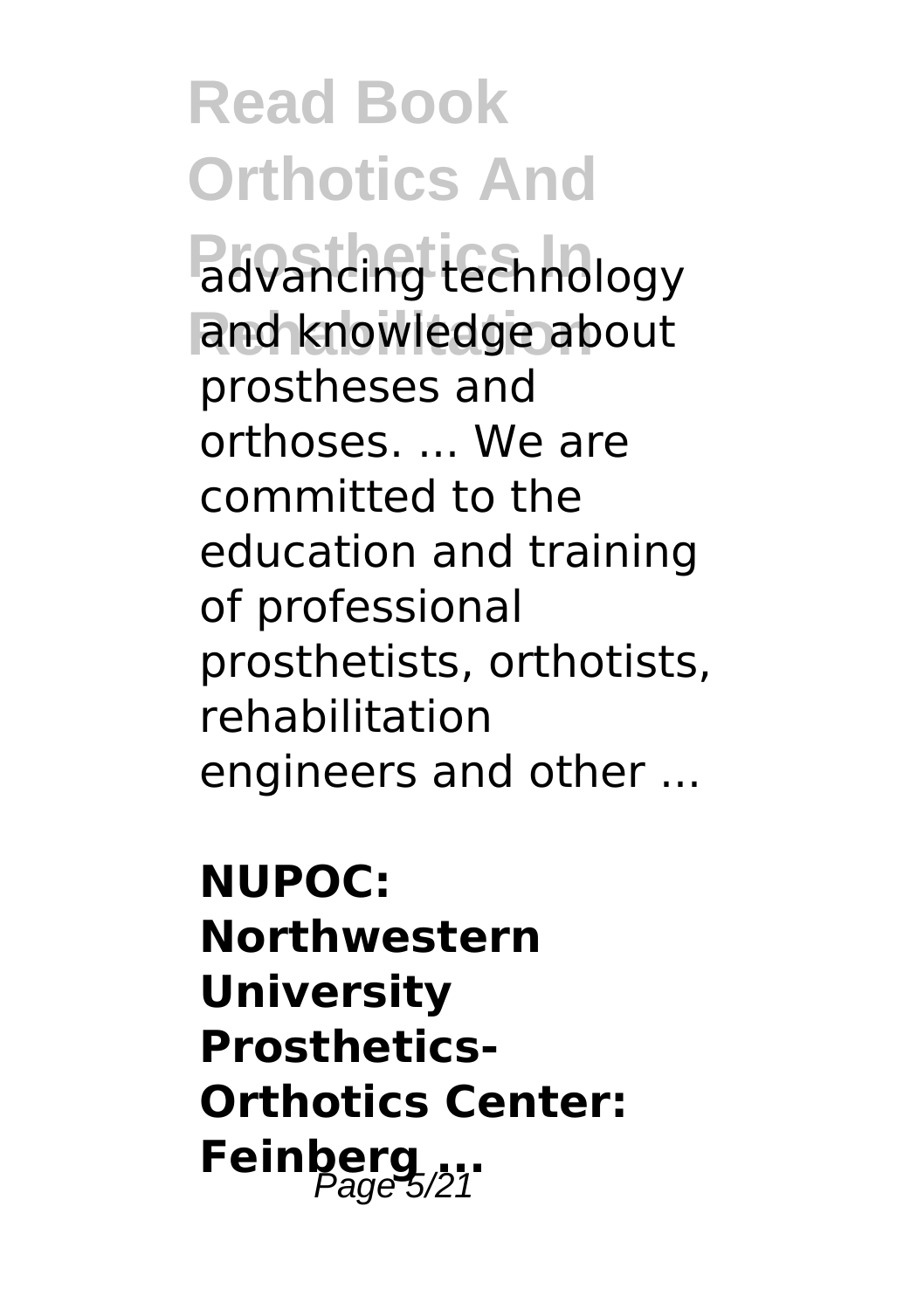**Read Book Orthotics And Prosthetics In** Rehabilitation and **Prosthetic Services.** Menu. Menu. ... American Board for Certification in Orthotics, Prosthetics and Pedorthics (ABC) - 1948 ... Orthotics Only. 510 Butler Ave Martinsburg, WV 25405 . return to top . CONNECT. Veterans Crisis Line: 1-800-273-8255 (Press 1) Social Media.

### **Rehabilitation and**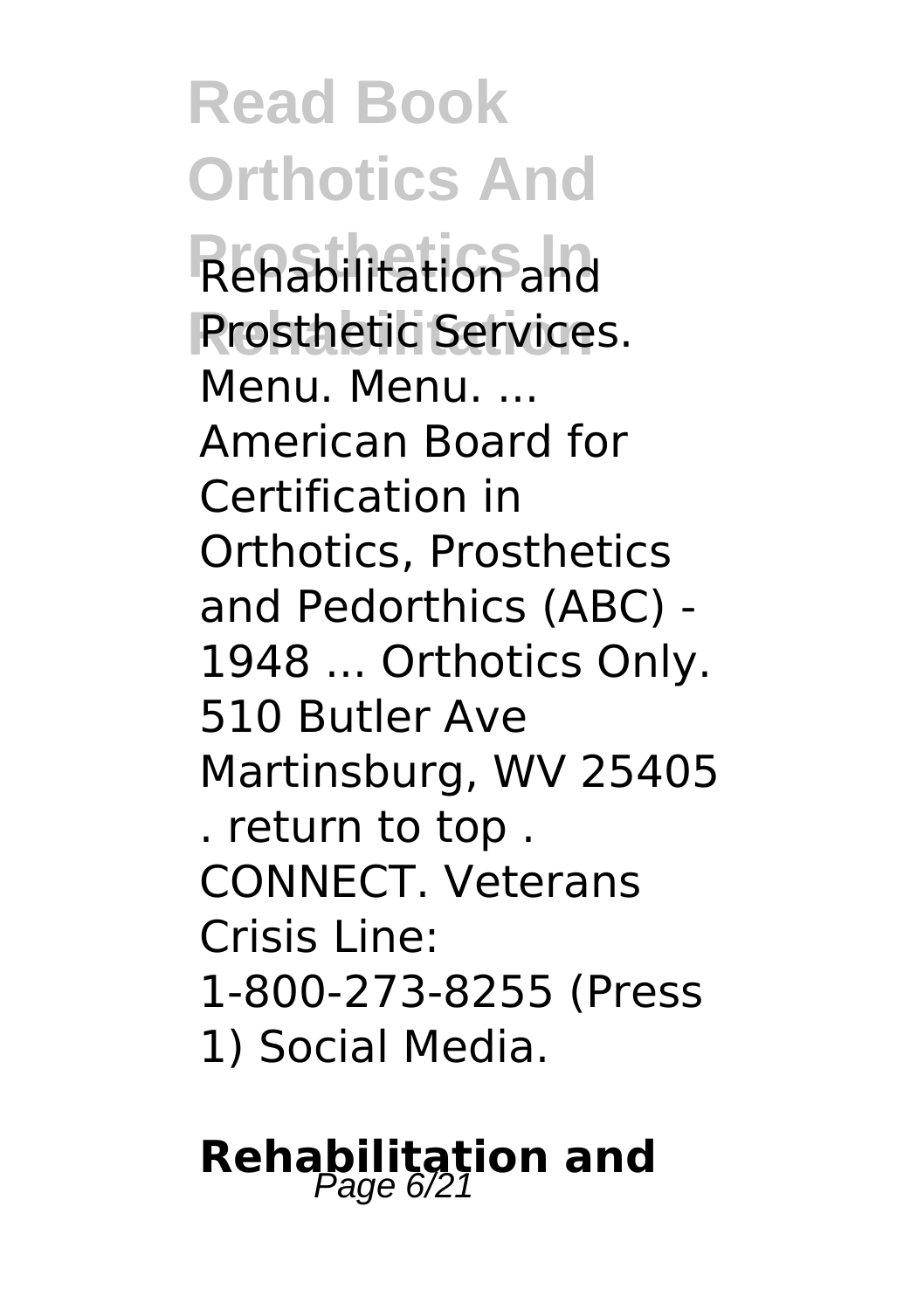**Read Book Orthotics And Prosthetics In Prosthetic Services Our excellent patient** care is the main reason why amputees choose CPO to aid them in their quest to Restore Mobility and Quality of Life. We assist you in every way possible so you can return to all the things you left behind, be it a halfread novel, a racetrack, a lonely spot on lover's lane, cooking classes, jam sessions with  $a_{20}$  band,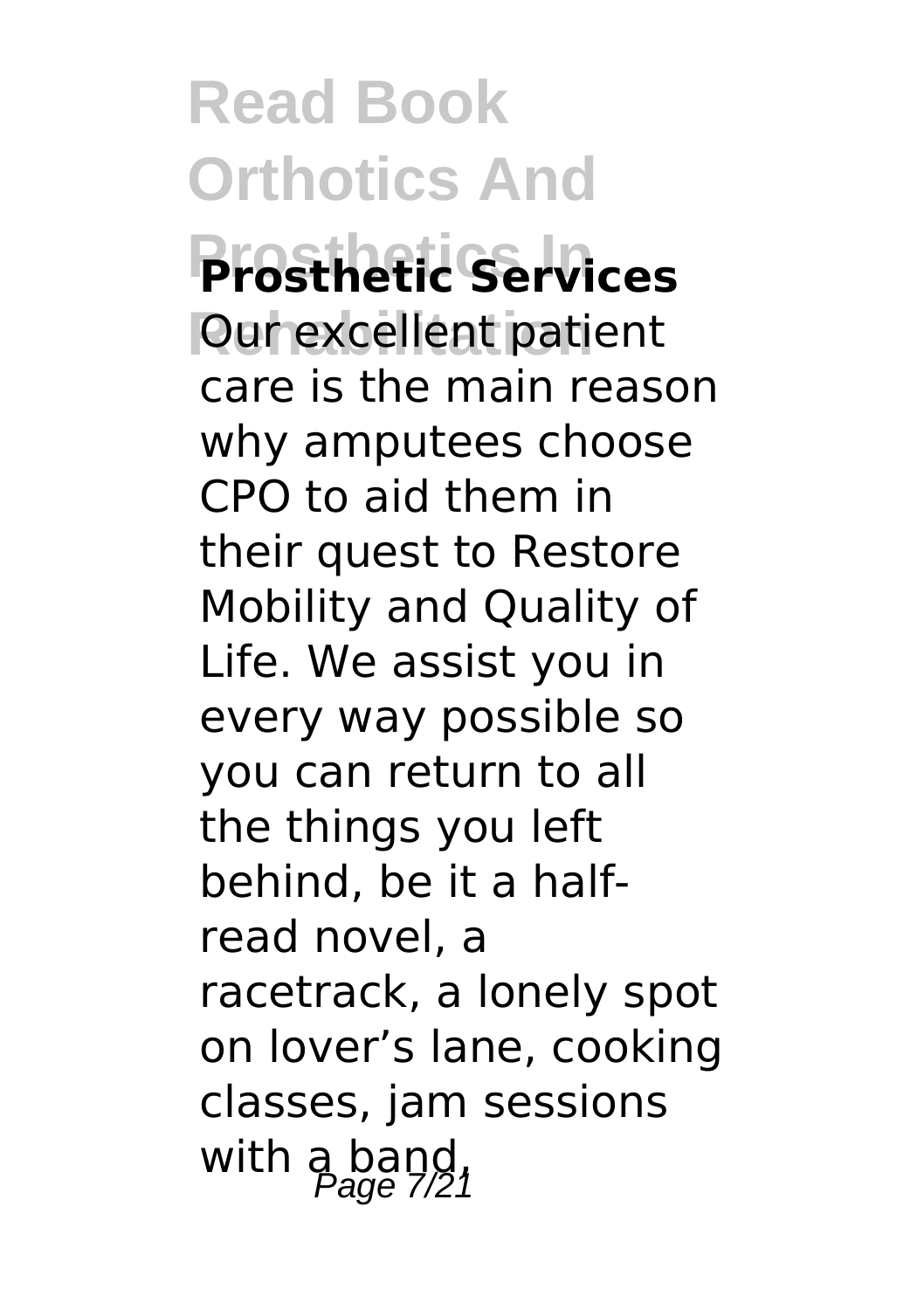**Read Book Orthotics And Prosthetics In** gardening, or just about anything else you wish to do.

**Prosthetics & Orthotics | CPO – Making you move** International Society for Prosthetics and Orthotics. ISPO is a multidisciplinary organisation that promotes access to appropriate and equitable rehabilitation, mobility devices, and other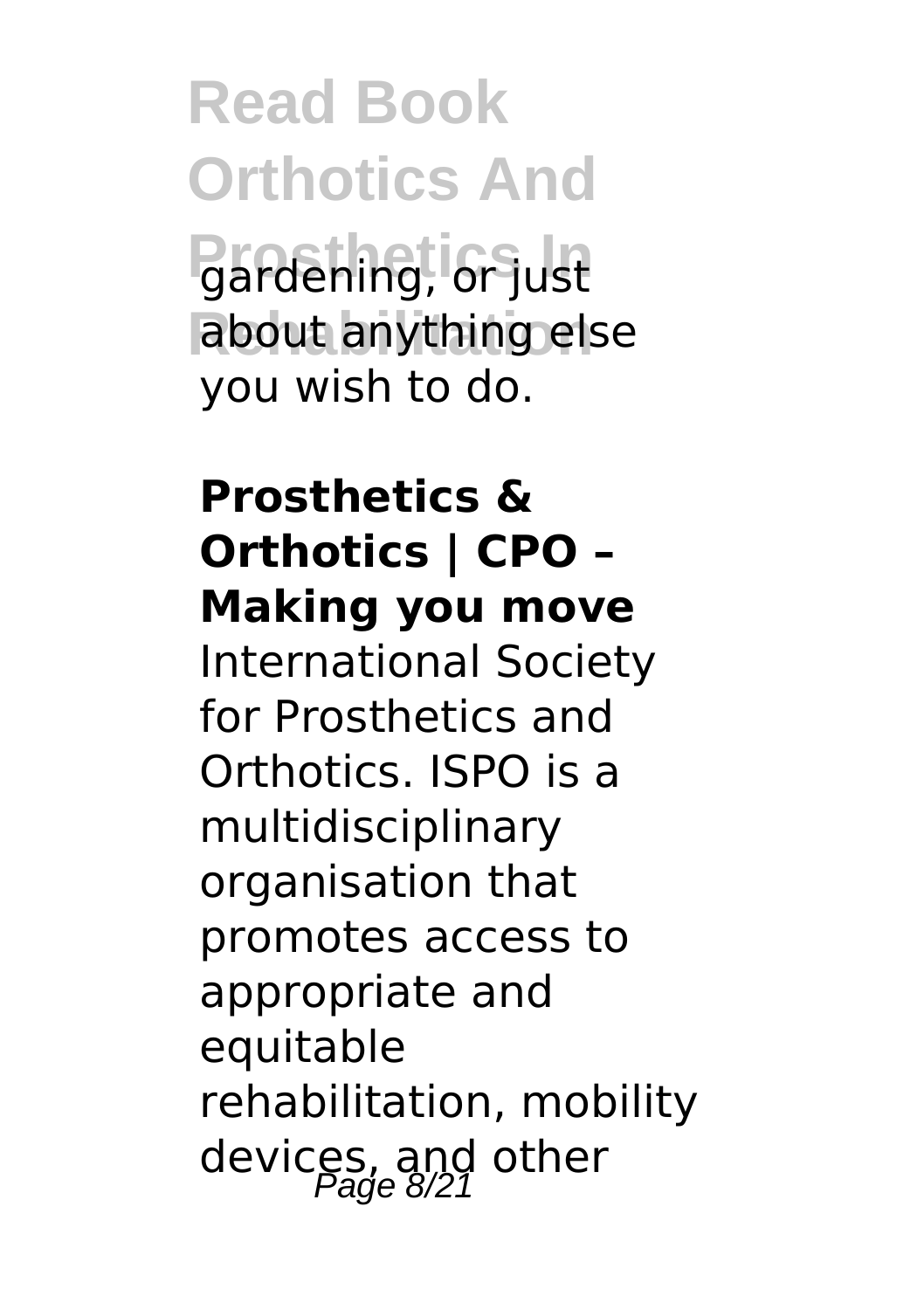# **Read Book Orthotics And**

**Passistive technology to** improve the quality of life for people with reduced mobility. ISPO Covid-19 updates

#### **International Society for Prosthetics and Orthotics**

The global prosthetics and orthotics market size was valued at USD 6.11 billion in 2020 and is expected to grow at a compound annual growth rate (CAGR) of 4.2% from 2021 to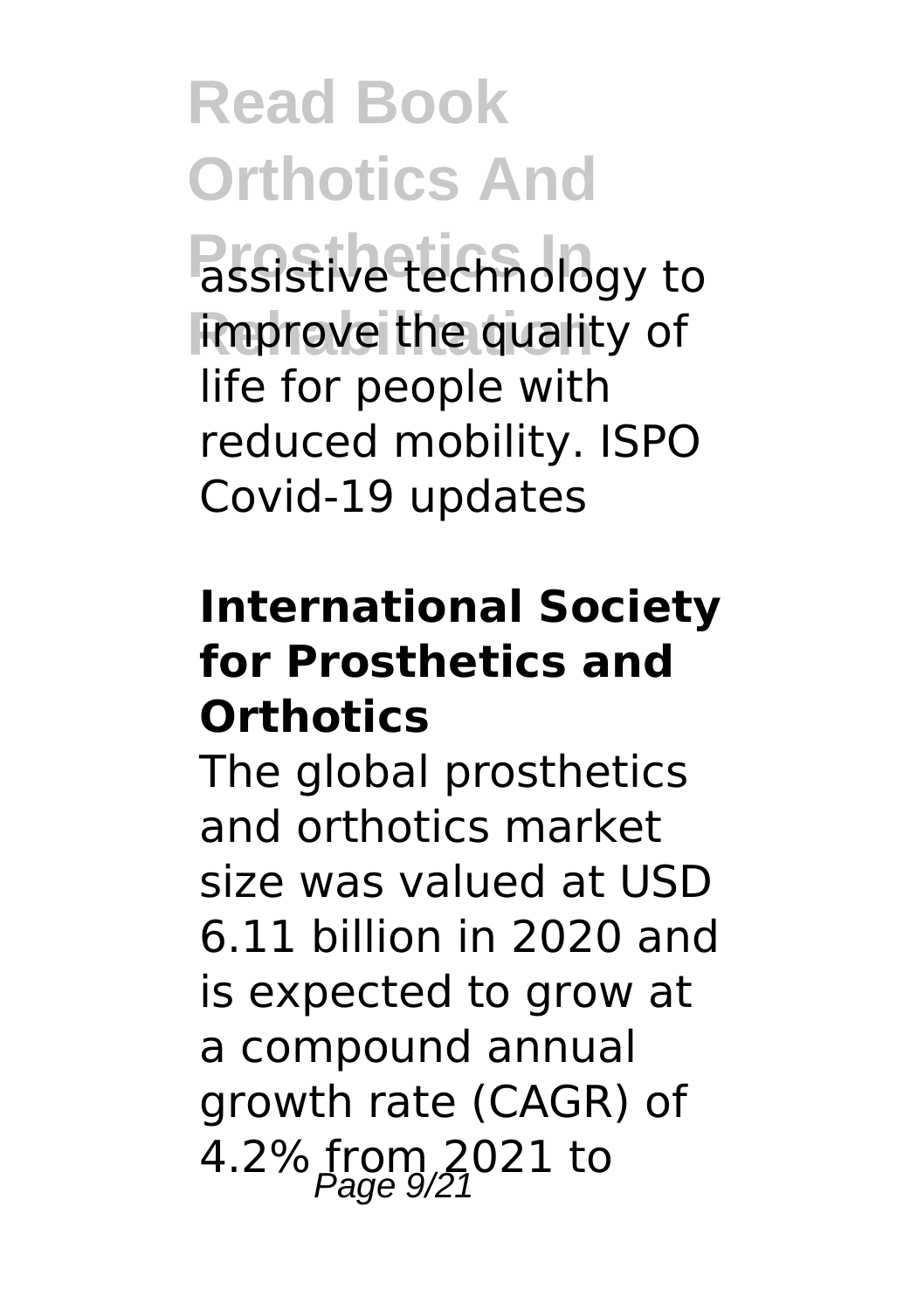**Read Book Orthotics And Po28** ... For instance, as per a reporton published by the Rehabilitation Research and Training Center on Disability Statistics and Demographics, in 2018, the percentage  $of$ ...

### **Prosthetics & Orthotics Market Size Report, 2021-2028** Prosthetics & orthotics for adult and pediatric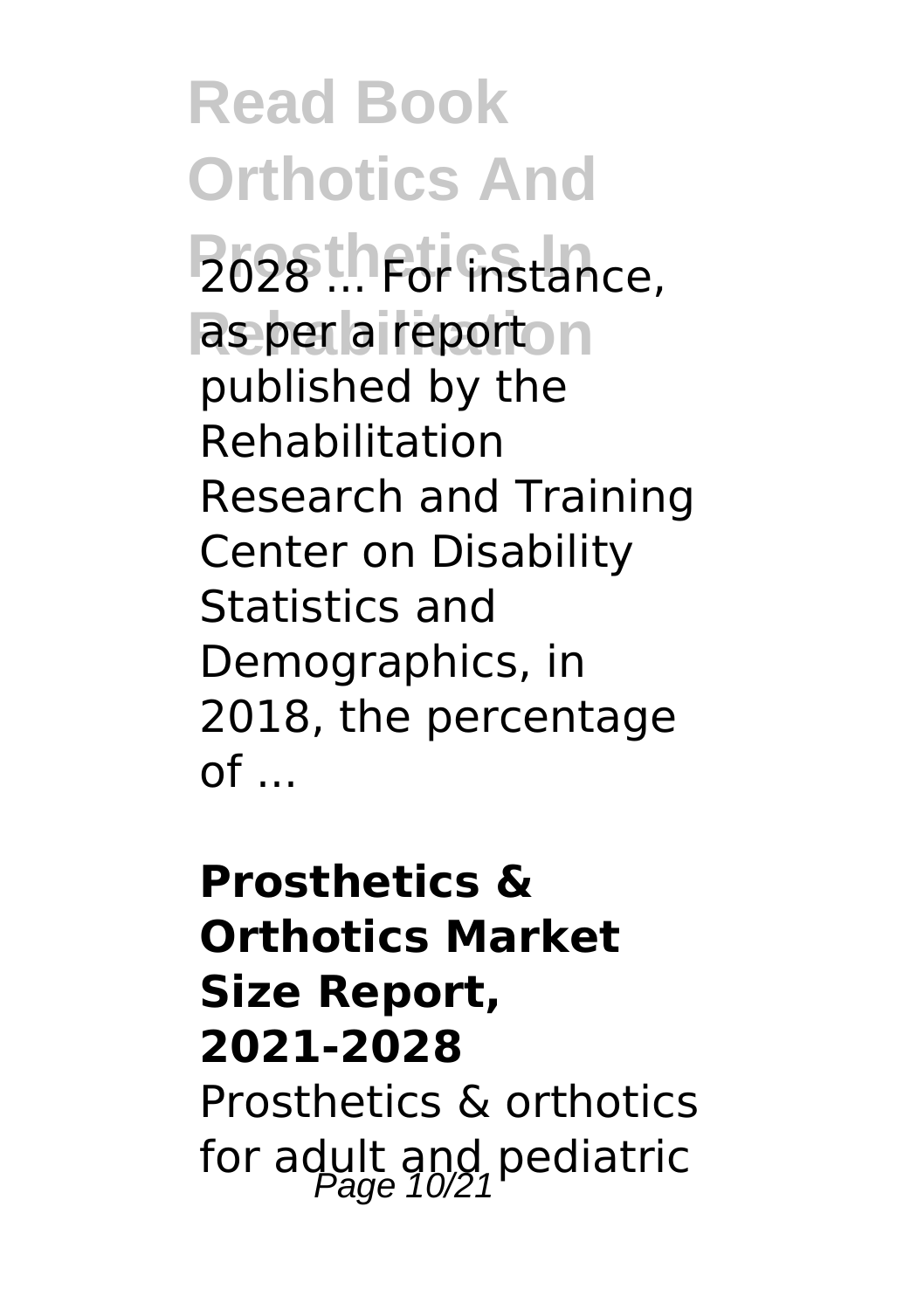**Read Book Orthotics And Patients are our**n specialties at Scheck and Siress. Visit our Chicago & suburban locations. Call Us: (866) 724-3251. ... along with their physician and anyone on their rehabilitation team, to create an ideal prosthetic plan of care. This includes making and fitting the device that is best suited to ...

## **Prosthetics &**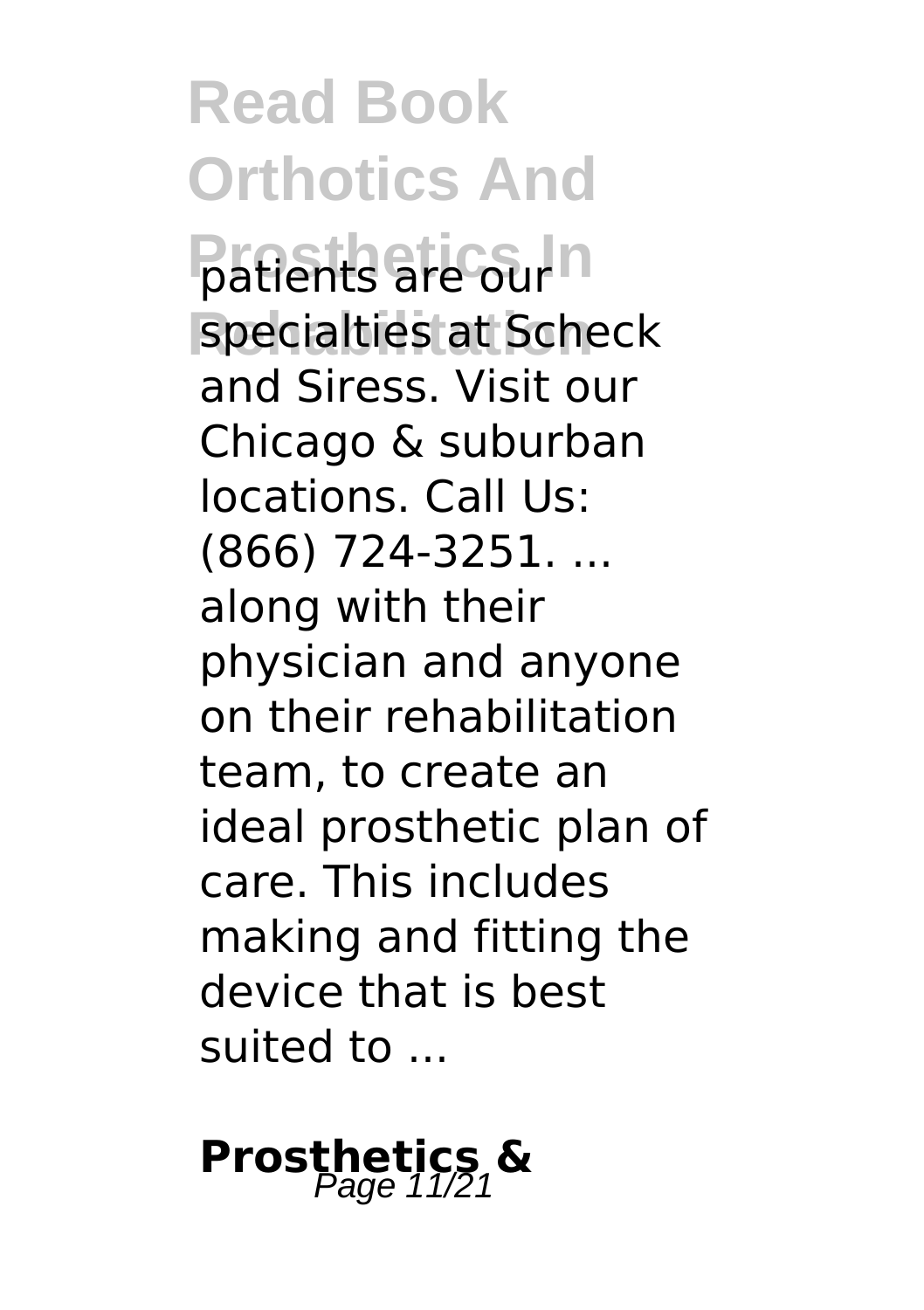**Read Book Orthotics And Prosthetics In Orthotics in Chicago Rehabilitation | Scheck & Siress** UAB Spain Rehabilitation Center (Spain Rehab, or SRC) is one of the southeast's leading providers of physical medicine and rehabilitation services. We provide state-of-theart inpatient and outpatient care and conduct important research to help improve the long-term function and quality of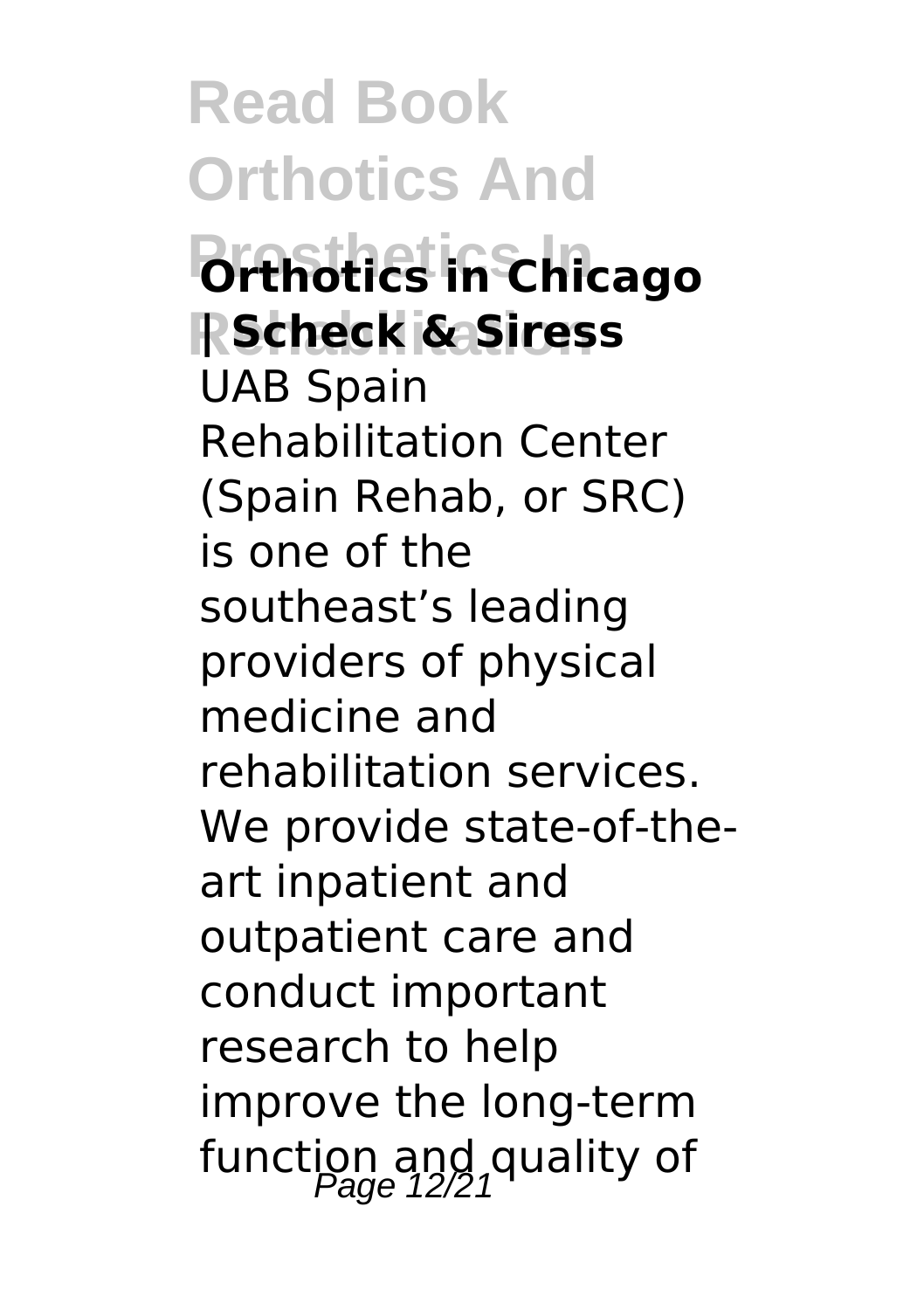**Read Book Orthotics And** *<u>Rife for patients</u>* with an **Rehabilitation** injury or disability.

**UAB Spain Rehabilitation Center - UAB Medicine** The West Texas Rehabilitation Center is a private, non-profit 501(c)(3) corporation that was founded in 1953 as a facility to treat children with cerebral palsy.. Now, West Texas Rehab proudly serves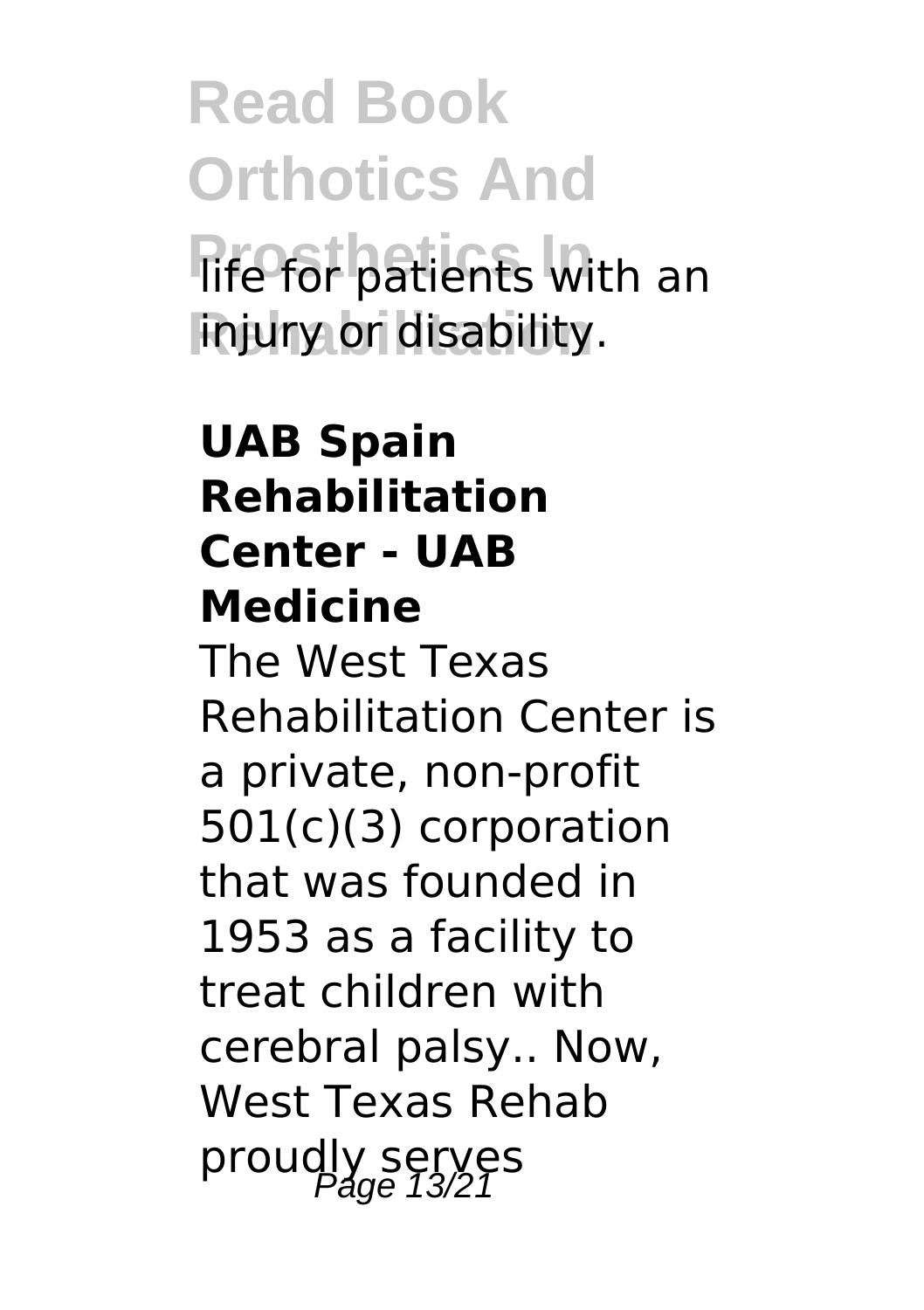**Read Book Orthotics And Prosthetics In** thousands of children and adults in three different locations across West Texas and supports more than three hundred employees.. To contact the Abilene location, call 325.793.3400.

**Welcome | West Texas Rehabilitation Center | Proudly serving children ...** Orthotics and Prosthetics at Kenney Orthopedic near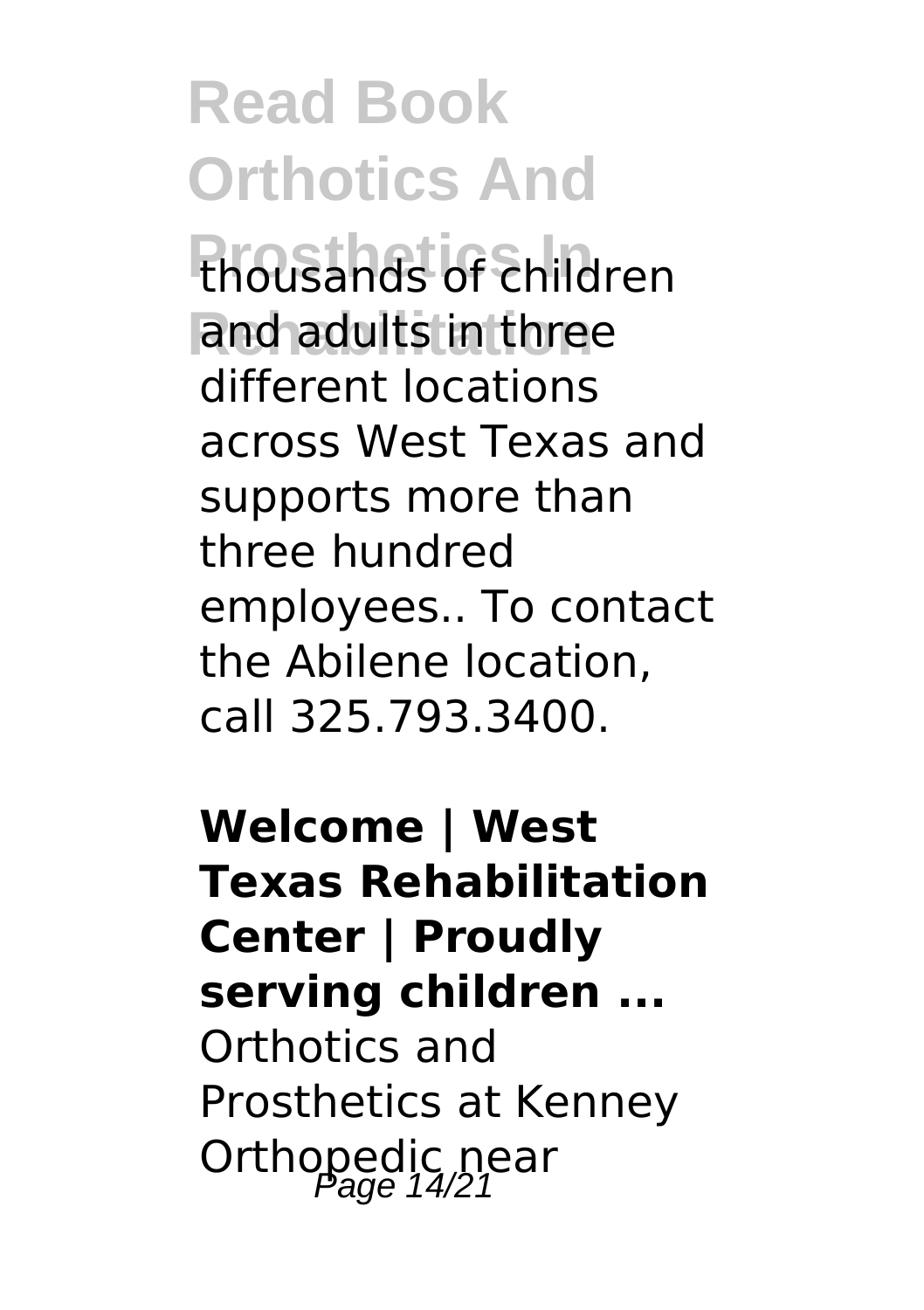**Read Book Orthotics And Pexington and In Rehabilitation** Louisville, Kentucky, Charlotte, North Carolina, and Indianapolis, Indiana. ... (Cardinal Hill Rehabilitation Hospital) 3 CEU Course. 2050 Versailled Road. Lexington, KY 40504 - 4:30pm - 7:30pm - \$25 Registration Fee (3 CEUs) - Meals provided

**Orthotics and Prosthetics at Kenney Orthopedic**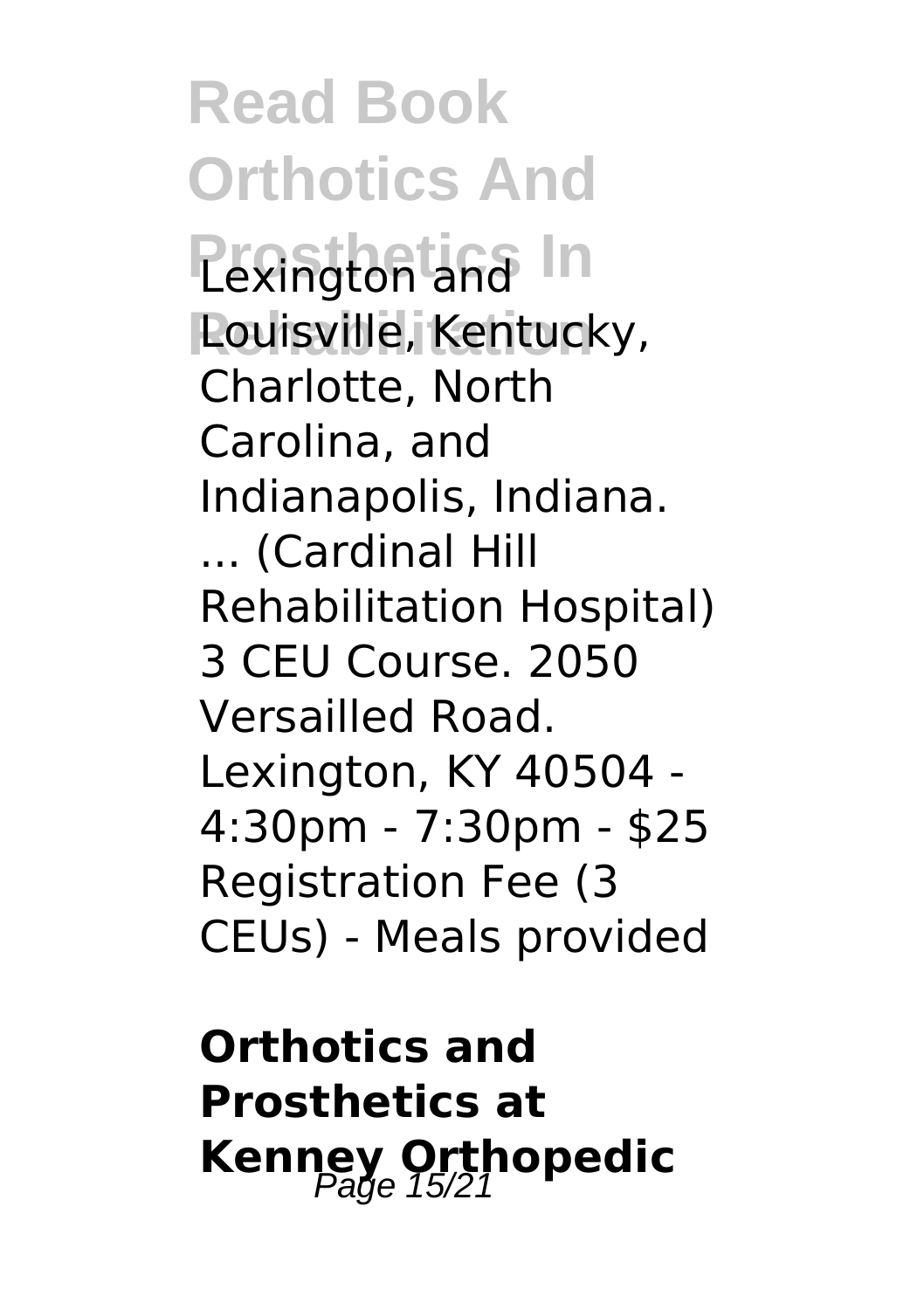### **Read Book Orthotics And Prosthetics In near Lexington and Rehabilitation ...** To improve search accuracy. Select a profession and/or licensee type.; Enter any combination of a first name, a last name, license number, and a city.; You do not need to spell the names or city in full but you must use at least 2 characters for any search option used.

### **Verification** Page 16/21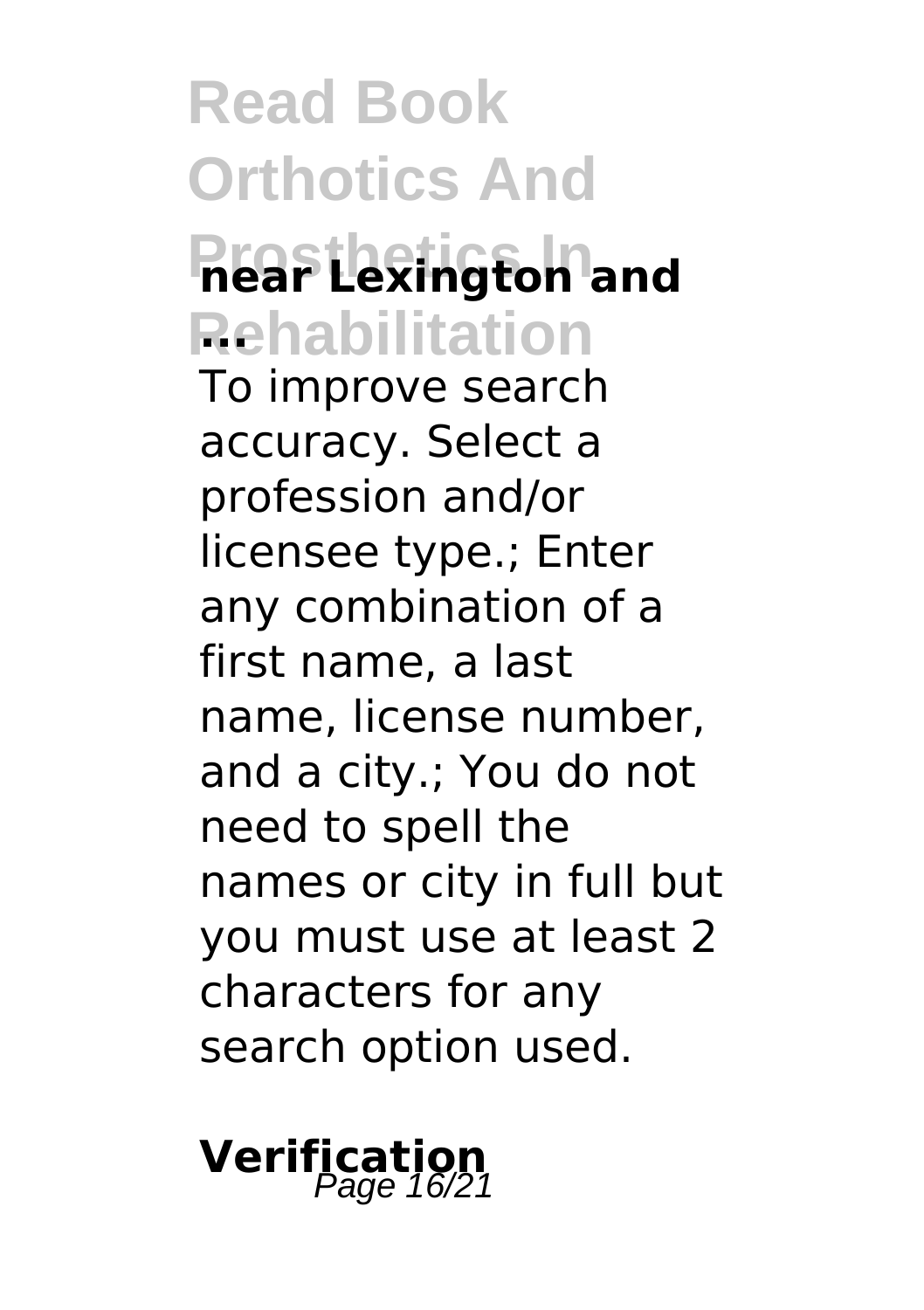**Read Book Orthotics And Prosthetics In** An orthotist is a healthcare professional who specializes in the provision of orthoses.An orthotist has an overall responsibly of orthotics treatment, who can supervise and mentor the practice of other personnel. They are clinicians trained to assess the needs of the user, prescribe treatment, determine the precise technical specifications of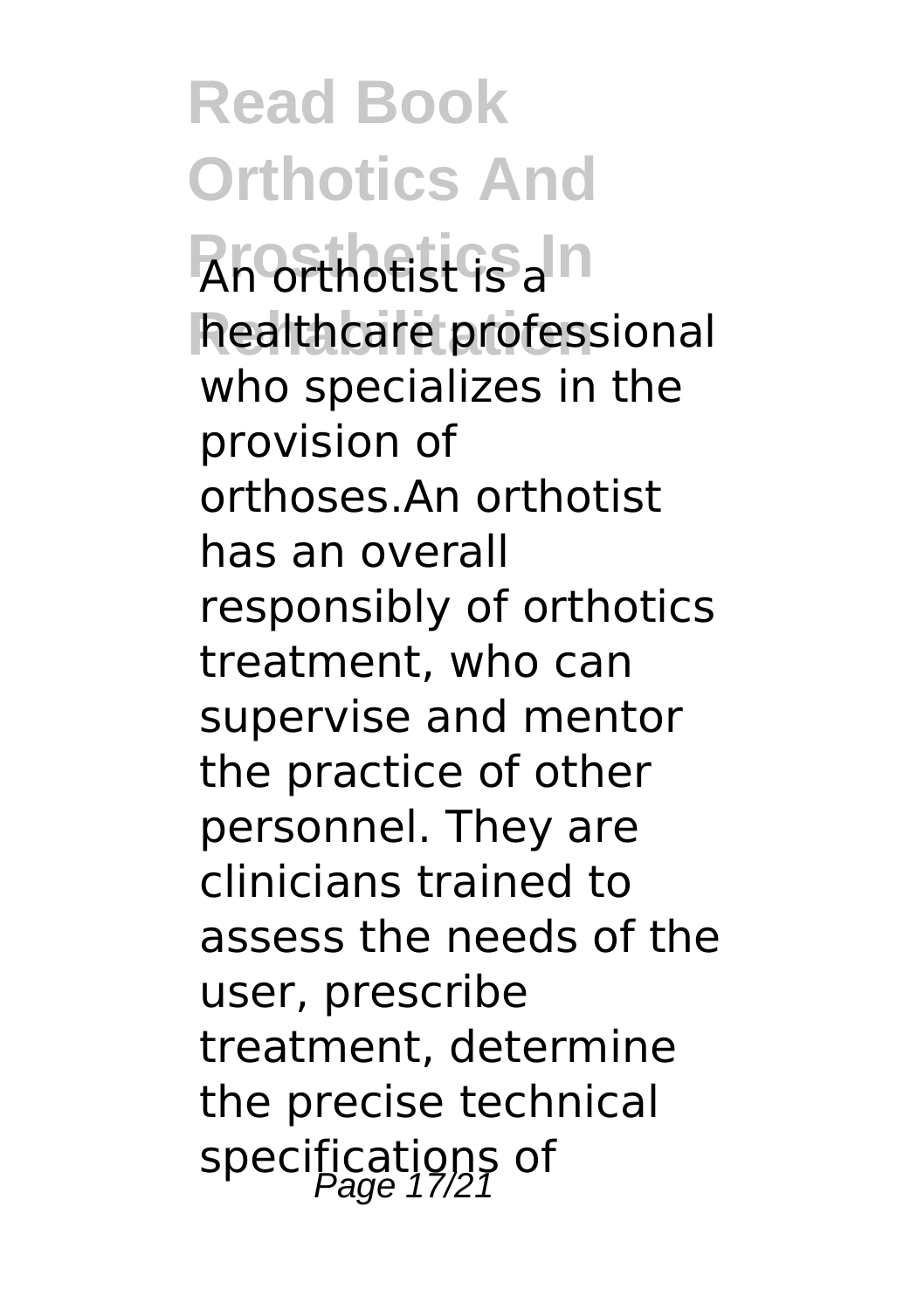**Read Book Orthotics And Prthotic devices, take** measurements and image of ...

**Orthotist - Wikipedia** American Board for Certification in Orthotics & Prosthetics, Inc. 330 John Carlyle Street, Suite 210 . Alexandra, VA 22314 (703) 836-7114 . www.abcop.org. Approved Categories: All DMEPOS products and services defined/described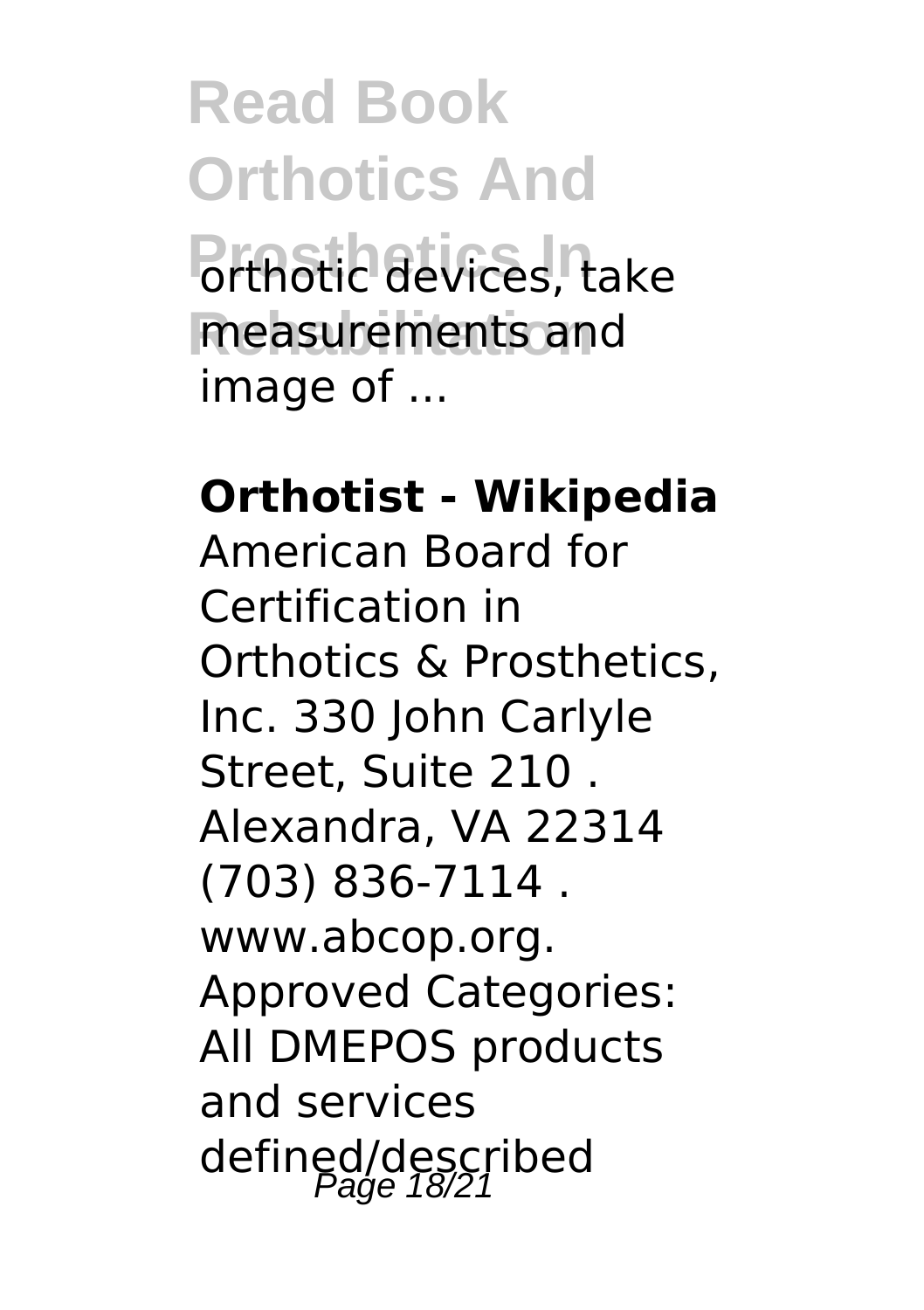**Read Book Orthotics And Below:** Section In **Rehabilitation** (Supplier Business Service Requirements); Section II (Supplier Product-Specific Service Requirements);

#### **MEDICARE NEW DEEMED ACCREDITATION ORGANIZATIONS FOR SUPPLIERS OF**

**...**

Orthotics and prosthetic services are coordinated in conjunction with local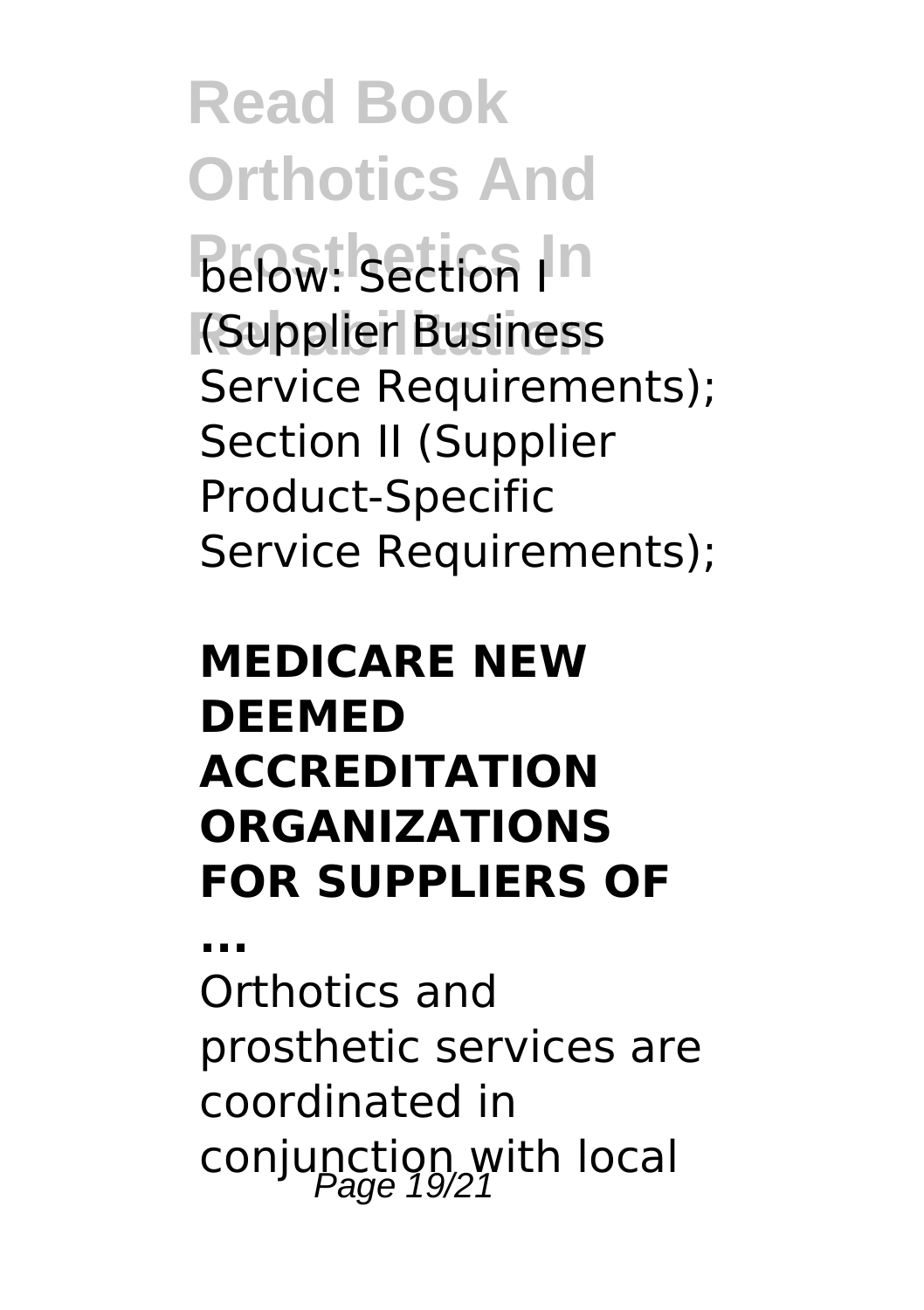**Read Book Orthotics And Porthotic and prosthetic** companies. We offer a modified schedule of 900 therapy minutes over a seven-day period to our patients who meet the criteria for an inpatient rehabilitation but require accommodations due to precautions, restrictions or medical complications.